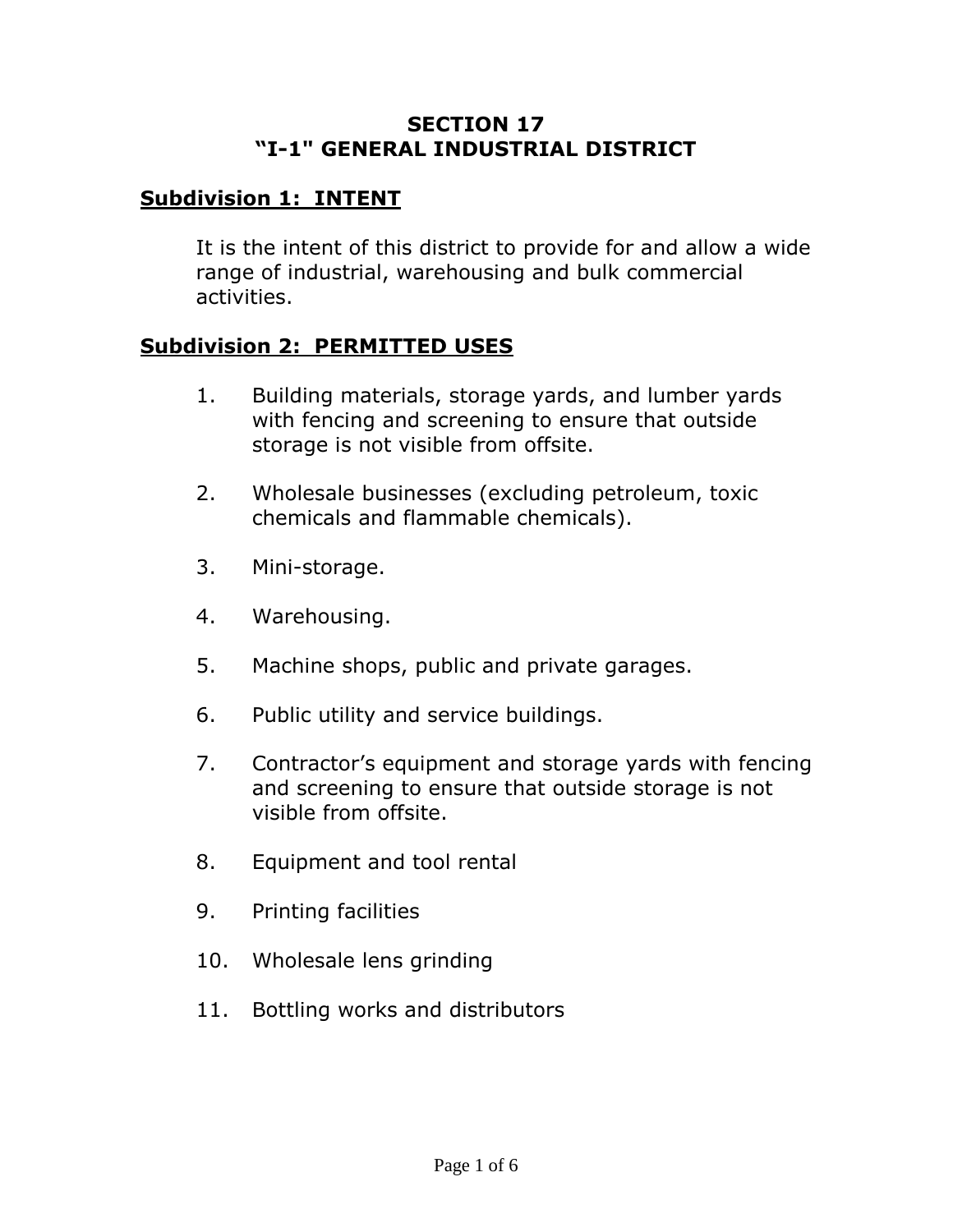# **Subdivision 3: PERMITTED ACCESSORY USES**

- 1. Open and outdoor storage when fully enclosed by fencing and screening.
- 2. Offices accessory to a principal use.
- 3. Residences when on the same parcel as the principal use and occupied by an individual employed by the principal use.
- 4. Fences as regulated under Section 6.
- 5. Off-street parking and loading regulated under Section 7.
- 6. Signs as regulated under Section 8.
- 7. Oil Recycling Center (with approval of Zoning Administrator.)

# **Subdivision 4: CONDITIONAL USES**

The following uses require a Conditional Use Permit based on the procedures set forth in Section 22 of this Ordinance:

- 1. Any use listed as a permitted or conditional use in the B-2 Highway Business District.
- 2. Any use which will potentially create noise, odor, dust, smoke, or gas; such use shall be required to meet all requirements established by the Minnesota Pollution Control Agency.
- 3. Manufacturing of cement, concrete, lime, gypsum or plaster.
- 4. Distillation of bone, coal, tar, petroleum, refuse, grain or wood.
- 5. Explosive manufacture or storage.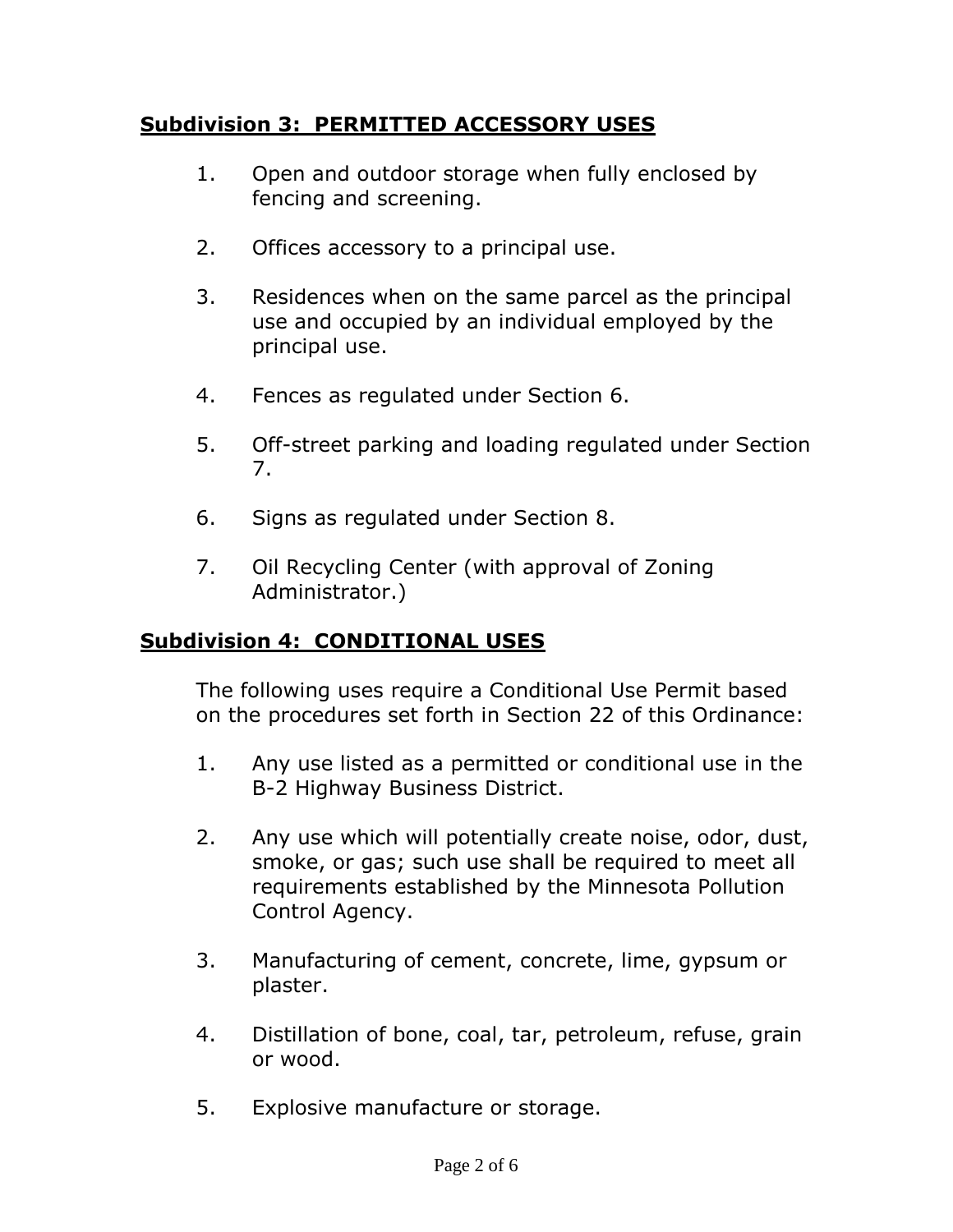- 6. Fertilizer manufacturing, compose or storage.
- 7. Garbage, offal, dead animals, refuse, rancid fats, incineration, glue manufacturing, size or relative manufacturing where the processes include the refining or recovery of products from animal refuse or offal.
- 8. Livestock feeding yards, slaughtering of animals or stockyards.
- 9. Petroleum or asphalt refining, manufacturing or storage.
- 10. Smelting or refining of metals from ores.
- 11. Steam and board hammers and forging presses.
- 12. Storing, curing and tanning of raw, green or salted hide or skins.
- 13. Corrosive acid manufacturing or bulk storage thereof.
- 14. Automobile Recycling yards.
- 15. Grain elevators and storage subject to height restrictions set forth as part of the conditional use permit.
- 16. Bulk storage of gas, hazardous waste, hazardous chemicals, or explosives.
- 17. Mining or excavation of soils
- 18. Towers and Antennas as regulated under Section 9.
- 19. Light manufacturing, including plastic injection molds, precision machine parts, progressive dyes, jigs and fixtures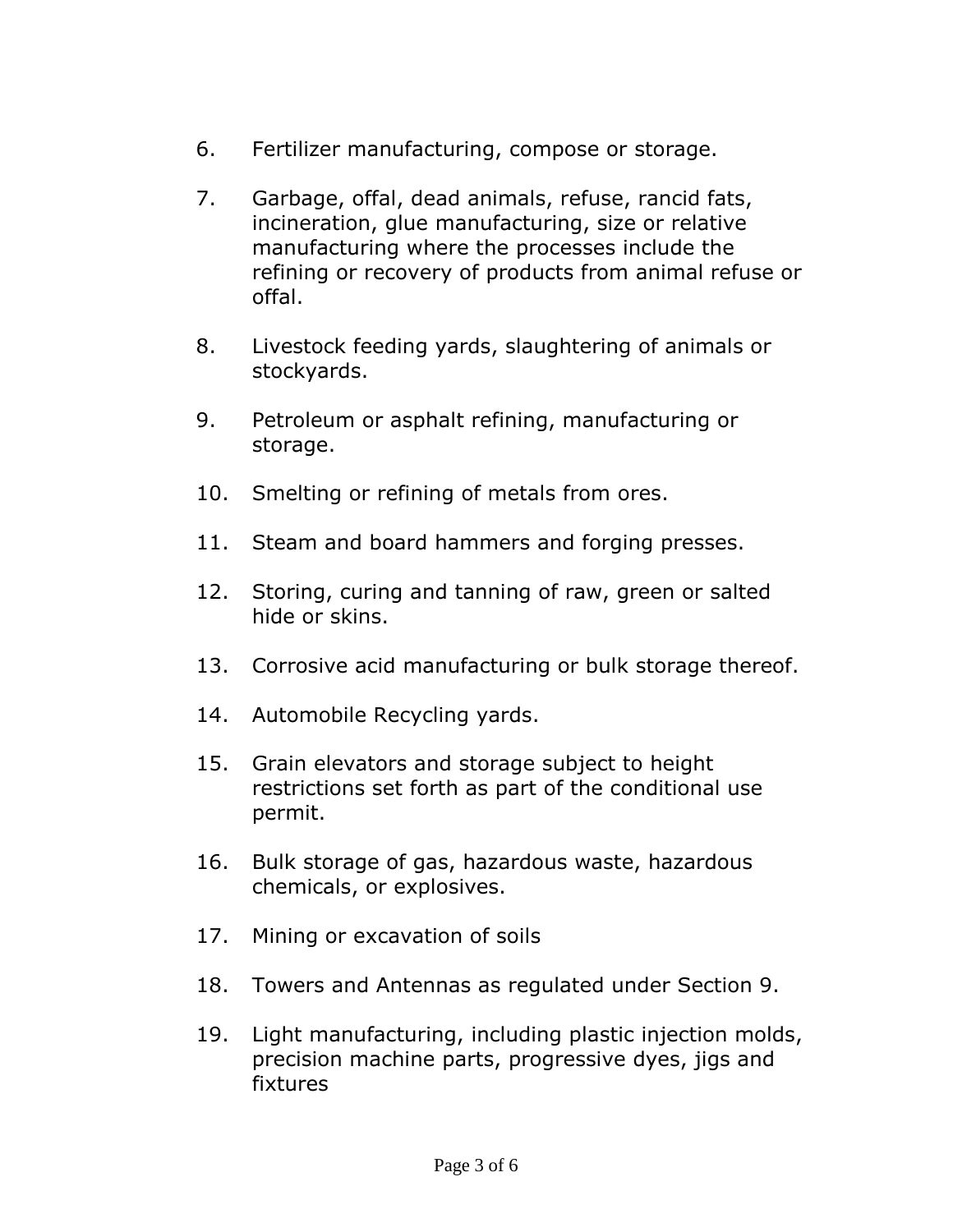or customized machine parts and other light manufacturing of products or materials.

20. Uses the City Council determines to be substantially similar to those listed in this zoning district and not detrimental to the City's general health and welfare.

### **Subdivision 5: LOT, YARD, AREA AND HEIGHT REQUIREMENTS**

- 1. Setbacks.
	- A. Front Yard Setback. The front yard setback must be at least thirty (30) feet.
	- B. Side Yard Setback. The side yard setback must be at least ten (10) feet, except that the side yard setback on corner lots must be at least thirty (30) feet.
	- C. Rear Yard Setback. The rear yard setback must be at least ten (10) feet.
	- D. Setbacks from Residential Property, Churches and Schools. The setback from all residentially zoned property, churches and schools must be at least 40 feet. This setback area must be landscaped and may not be used for parking, loading or driveways.
- 2. Building Height. Commercial structures may exceed fifty-five (55) feet in height.
- 3. Floor-area-ratio. The floor-area-ratio may not exceed .60, which means not more than 60% of the lot area may be used for floor areas of all buildings on the lot.
- 4. Exterior Finish. All new construction and alterations to an existing building or structure must meet the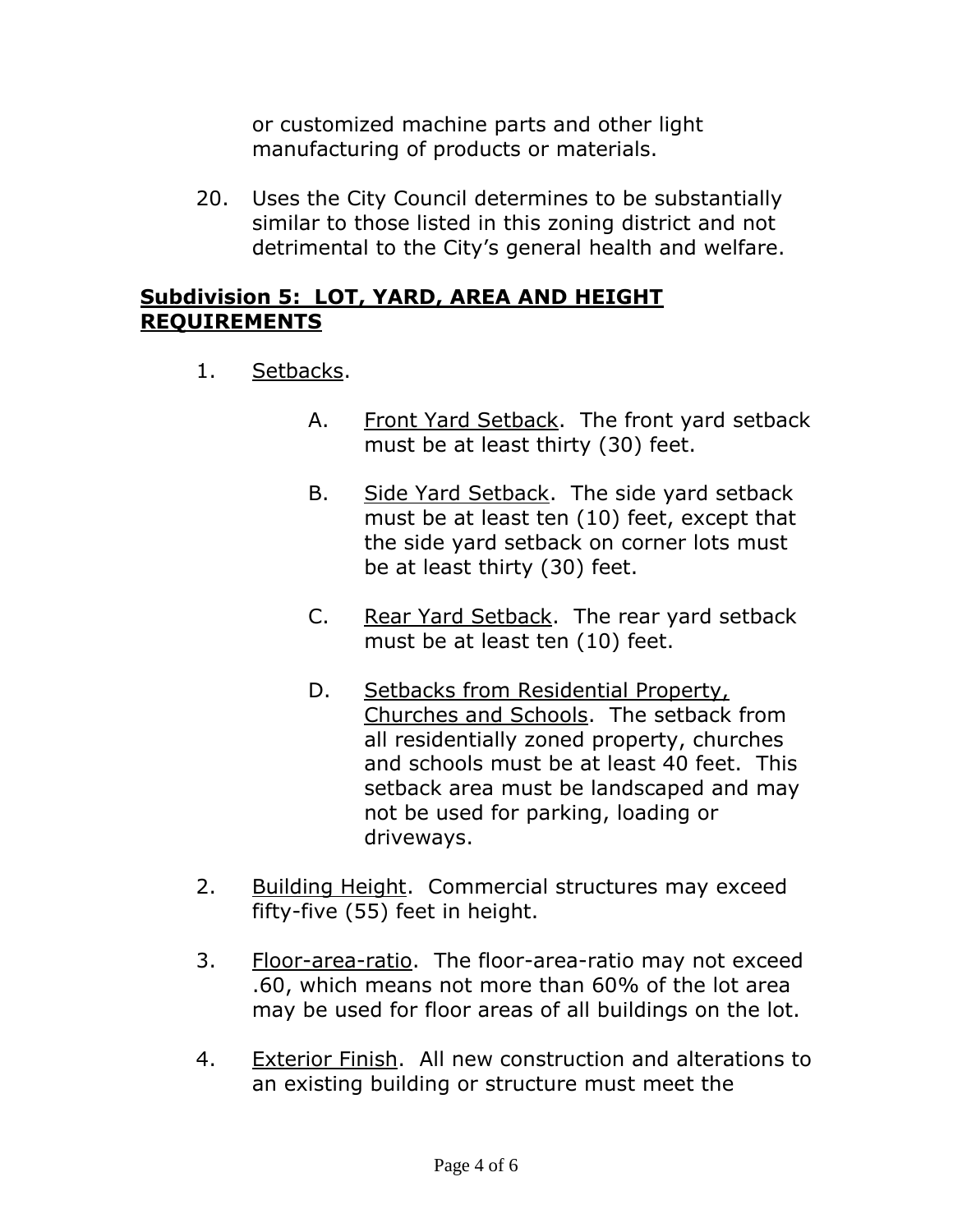following requirements. Steel is acceptable provided the lower eight

(8) feet of the building's face (excluding windows and doors) consists of a material other than steel or corrugated metal.

## **Subdivision 6: SITE PLAN - CERTIFICATE OF SURVEY**.

Prior to the issuance of a building permit for any building within an I-1 District a site plan for the property must be approved by the City Council after review and recommendation by the Planning Commission. The site plan must contain at a minimum the following:

- 1. The current and proposed use of the property;
- 2. A Certificate of Survey;
- 3. All structures and their dimensions and location;
- 4. Location of waste facilities including measures used for enclosure and screening (See Section 5 Subd. 3);
- 5. Location of the water supply and utilities;
- 6. Elevations and drainage facilities;
- 7. Streets and ingress and egress;
- 8. Parking (including typical size and locations of handicap spaces) and loading areas (See Section 7);
- 9. Landscaping (including features and types of materials to be used) (See Section 5 Subd. 3);
- 10. Screening and fences (including types and heights of fencing) (See Section 6);
- 11. Lighting locations and types of fixtures (See Section 5 Subd. 6)